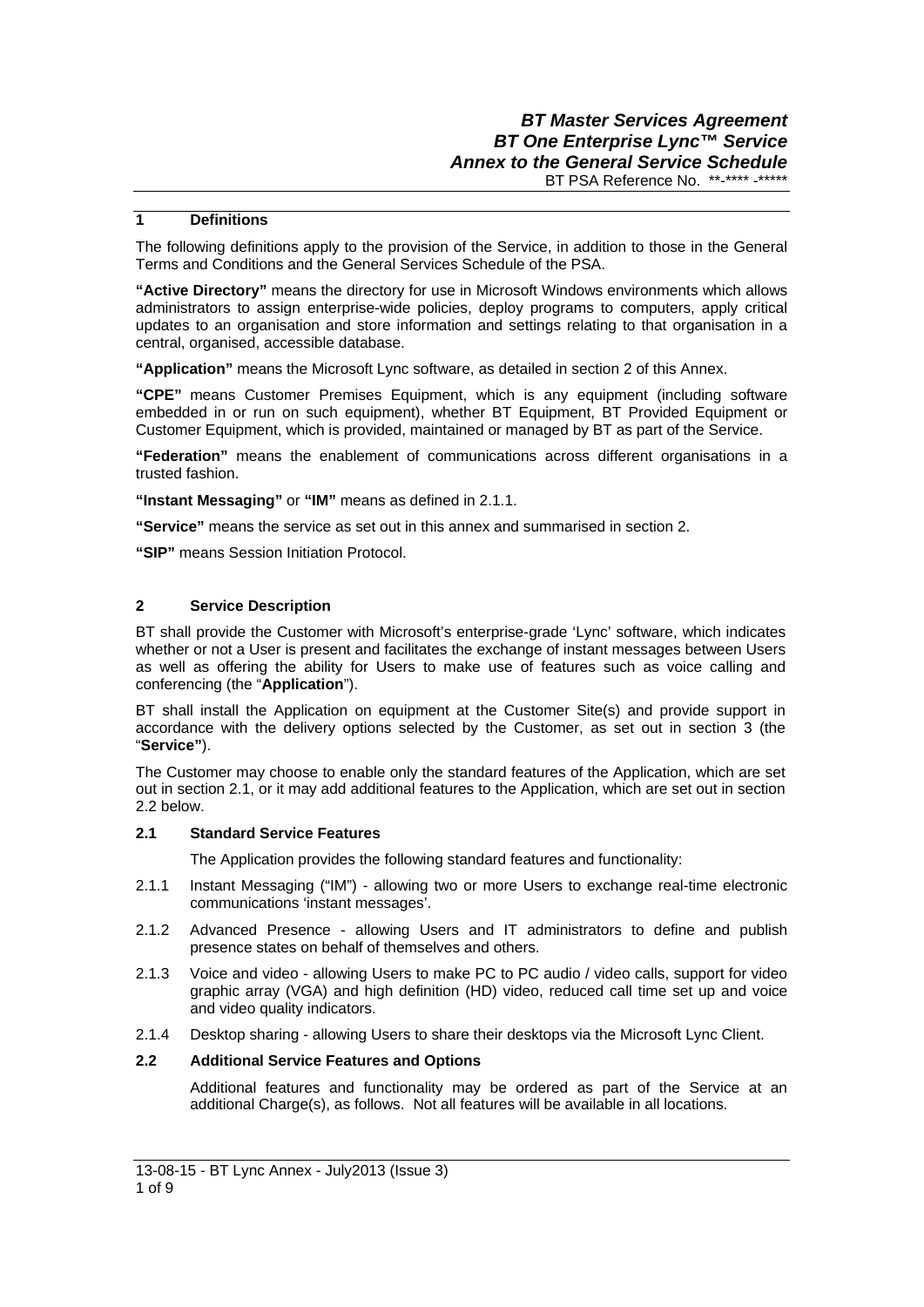- 2.2.1 External access, which enables Users to access the Service via a PC or laptop that is not on the Customer's corporate network, or via a mobile device.
- 2.2.2 Enterprise Voice, which enables Users to use the Microsoft Lync client as a soft phone to make calls to and receive calls from PSTN numbers and PBX extensions.
- 2.2.3 Integration with Microsoft® Exchange™ Unified Messaging (2007 sp1 or later), which enables the Customer to complement the BT One Enterprise Lync™ Enterprise Voice experience by integrating it with its own Microsoft® Exchange™ (2007 sp1 or later) Unified Messaging solution.
- 2.2.4 On-premises audio and video conferencing, which allows Users to host and attend multiparty audio and video conferences on the Customer's corporate network using the Lync client.
- 2.2.5 On-premises web conferencing, which allows Users to host and attend web conferences on the Customer's corporate network and benefit from a range of features including integrated SIP-based audio and video, application sharing and support for media streaming.
- 2.2.6 Conferencing, which allows Users to dial into audio conferences using a standard mobile, desk or home phone. Configuration of up to 20 (twenty) Customer provided dial in numbers is included within the Charges.
- 2.2.7 Federation, which can be provided in two ways, both of which require the Customer to purchase public certificates from a Certificate Authority:
	- (a) Between companies (enterprise to enterprise). The federated organisation or partner must have deployed either Lync Server 2010 or later, Office Communications Server 2007 (Release 1 and 2) or Live Communications Server 2005. Availability of features or functions will be dependent on configuration and client version. Both parties must have Federation configured and have agreed to federate with each other.
	- (b) Between the Customer and Public Instant Messaging networks ("**PIC**"). The PIC Federation option allows the Customer to federate with users on public IM networks (such as MSN, AOL or Yahoo!). The Customer is responsible for purchasing, from Microsoft, any necessary Microsoft licenses for supporting the PIC Federation.
- 2.2.8 Archiving and Monitoring, which enable the Customer to apply Microsoft Lync Archiving and/or Monitoring capabilities to its Service. Archiving archives all IM conversations, while Monitoring provides a solution for archiving call detail records for group conferences and for usage information related to file transfers, audio/video conversations, application sharing, remote assistance, meetings, and conferencing servers in call detail records. On request, BT can provide an archiving retrieval application to customers who have purchased the archiving element, which allows the Customer to search archived data for specific transactions and export this data for reporting purposes.
- 2.2.9 Resilience options, which are set out in section 7.

# **3 Service Delivery**

The Customer may choose to receive standard delivery of the Service, as set out in section 3.1, or may add additional options for delivery of the Service, as set out in section 3.2.

# **3.1 Standard Service Delivery**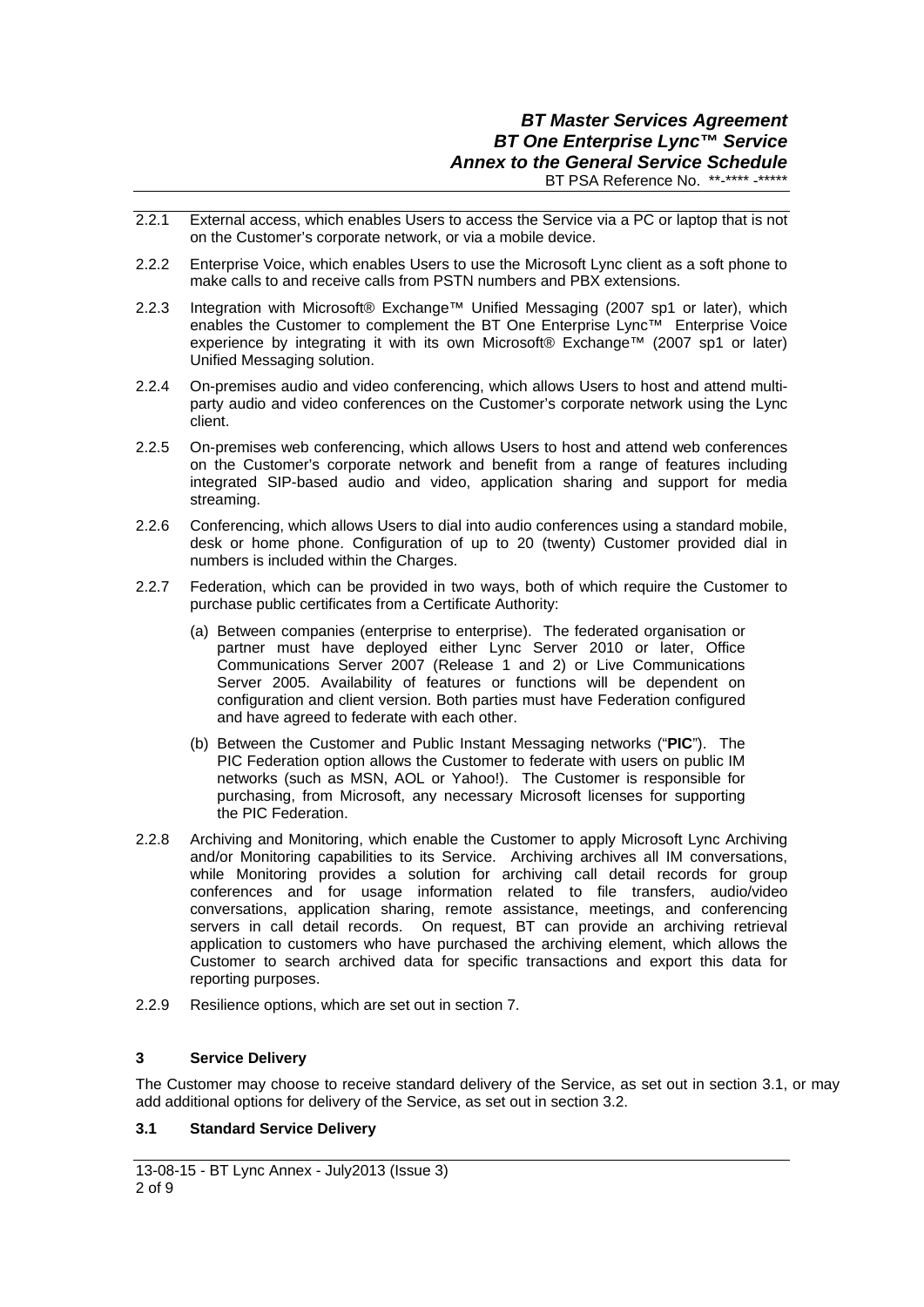### **3.1.1 Provision and installation of Equipment**

BT will supply CPE subject to the Terms and Conditions of the Sale, Installation, and Staging annexes of the Equipment and Ancillary Schedule of the PSA, which from part of these terms, and if not attached are available for download via the following link;

http://www.globalservices.bt.com/uk/en/footer\_links/terms

CPE will be staged before installation. Staging will normally be done at the premises of the BT installer, but may take place at the Customer Site.

The following paragraphs apply in addition to the provisions of the PSA for all delivery options:

- a) BT will contact the Customer to arrange a suitable appointment to deliver and install the CPE. Delivery and installation will be carried out during a Business Day;
- b) The OSD will not be delayed if there are minor defects which do not materially affect the performance of the Service. BT will take reasonable steps to correct any such defects as soon as practicable;
- c) BT will provide the Customer with any relevant documentation, cables, accessories and packaging supplied by the equipment manufacturer;
- d) The Customer is responsible for providing all relevant patch leads for connection to the Service;
- e) The Customer is responsible for the disposal of all surplus packaging.

#### **3.1.2 Project Managed Install - With a BT Project Manager or BT Project Co-ordinator**

BT will provide a BT Project Manager or a BT Project Co-ordinator, depending on the Order. The Project Manager/Co-ordinator will be the Customer's single point of contact for managing implementation of the Service.

- (a) The Project Manager/ Coordinator will be responsible for the implementation of the Service in the country in which he is located and will work during Business Hours.
- (b) The Project Manager will be available to meet the Customer to agree the implementation plan and conduct project review meetings. Any travel by the Project Manager outside his "home" country will incur additional Charges. The Project Coordinator will be office based and will not meet the Customer face-to-face.
- (c) BT will prepare a technical design specification for the required Service. The Customer shall provide any configuration details requested by BT. Any request by the Customer for additional work outside the scope of the original technical design specification will incur additional Charges.
- (d) The Project Manager/Co-ordinator will provide the Customer with a Customer Handbook containing information relating to the Service provided, and relevant contact points within BT.
- (e) BT will arrange for the CPE to be delivered to Site. Subject to any Site constraints, BT will unpack, and install the CPE at Site. BT will connect the CPE to the power supply and ensure that the CPE powers up correctly.
- (f) BT will configure the CPE, as appropriate, so that traffic can be transmitted across the Customer's network as set out in the technical design specification. BT will carry out a set of tests to ensure that the configuration is working correctly. The OSD occurs on successful completion of the tests.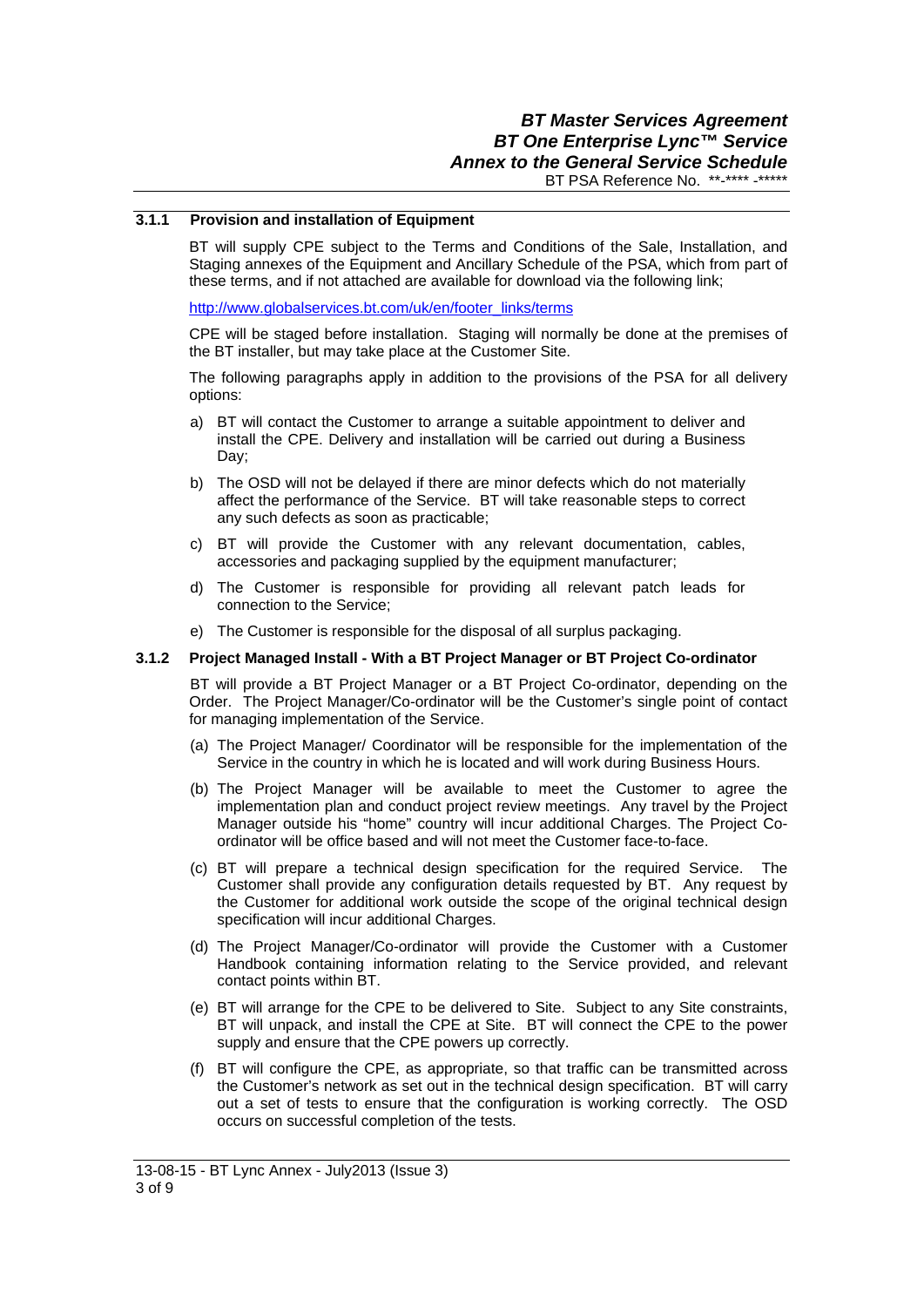## **3.2 Additional Service Delivery Options**

### **3.2.1 Application Support and Service Desk**

The application support and service desk Service delivery option includes the features set out in this section 3.2.1, together with the Service Levels set out in section 7.

This option requires the Customer to have a dedicated management link provided by BT. This link connects the Customer Site to the BT management centre to enable BT to carry out remote management of the Service. This management link can be provided by BT over DSL or MPLS connectivity. Any charges for this link are included in the One-time and Recurring Charges for the Service.

#### **(a) CPE Software Upgrade Management**

If this feature is selected, BT will inform the Customer when software upgrades are operationally necessary for the continued delivery of the Service. If the Customer requests an upgrade which is not operationally necessary for the continued delivery of the Service, the upgrades will be subject to BT's agreement. In either case, the Parties will agree a convenient time for the upgrade.

The software upgrade service is only provided in relation to the current version of software supported by BT at the current feature set, for CPE at the appropriate operating level. The Customer is responsible at its own cost and expense for ordering such upgrades. To the extent that the Customer does not order any upgrade(s) identified by BT, then BT's obligation to meet any Service Levels in respect of the Service will be suspended.

#### **(b) Patch Management**

If this feature is selected, BT shall bring the Lync servers up to date with the latest approved anti-virus patches and service packs (minor software update) during the next agreed maintenance window. BT shall test the patches in its lab before release to the Customer at an agreed time.

#### **(c) Service Back-up**

 If this feature is selected, BT will back up the Service configuration data daily. The scheduled times for back-up to be performed are shown in the Customer Handbook. This Service delivery option includes 3 (three) restorations per year. Additional requests for restoration will incur additional Charges.

### **(d) Reactive Fault Management / Rapid Diagnostics**

This feature enables BT to respond to faults in the Service that are reported by the Customer. This feature includes 24 Hours x 7 Days x 4 hours fault repair (Option 1), which is detailed in and supplied subject to the Terms and Conditions of the Fault Repair of BT Provided Equipment Service Annex to the Schedule of the Equipment and Ancillary Schedule of the PSA, which form part of these terms, and if not attached are available for download via the following link

http://www.globalservices.bt.com/uk/en/footer\_links/terms

Where a fault is reported;

(i) BT will interrogate the Service remotely using the management links to determine the root cause(s) of the problem. If possible the problem will be rectified remotely. Provided that the repair does not require a Site visit, BT will aim to repair the fault within 4 hours of the fault being logged at the helpdesk by the Customer.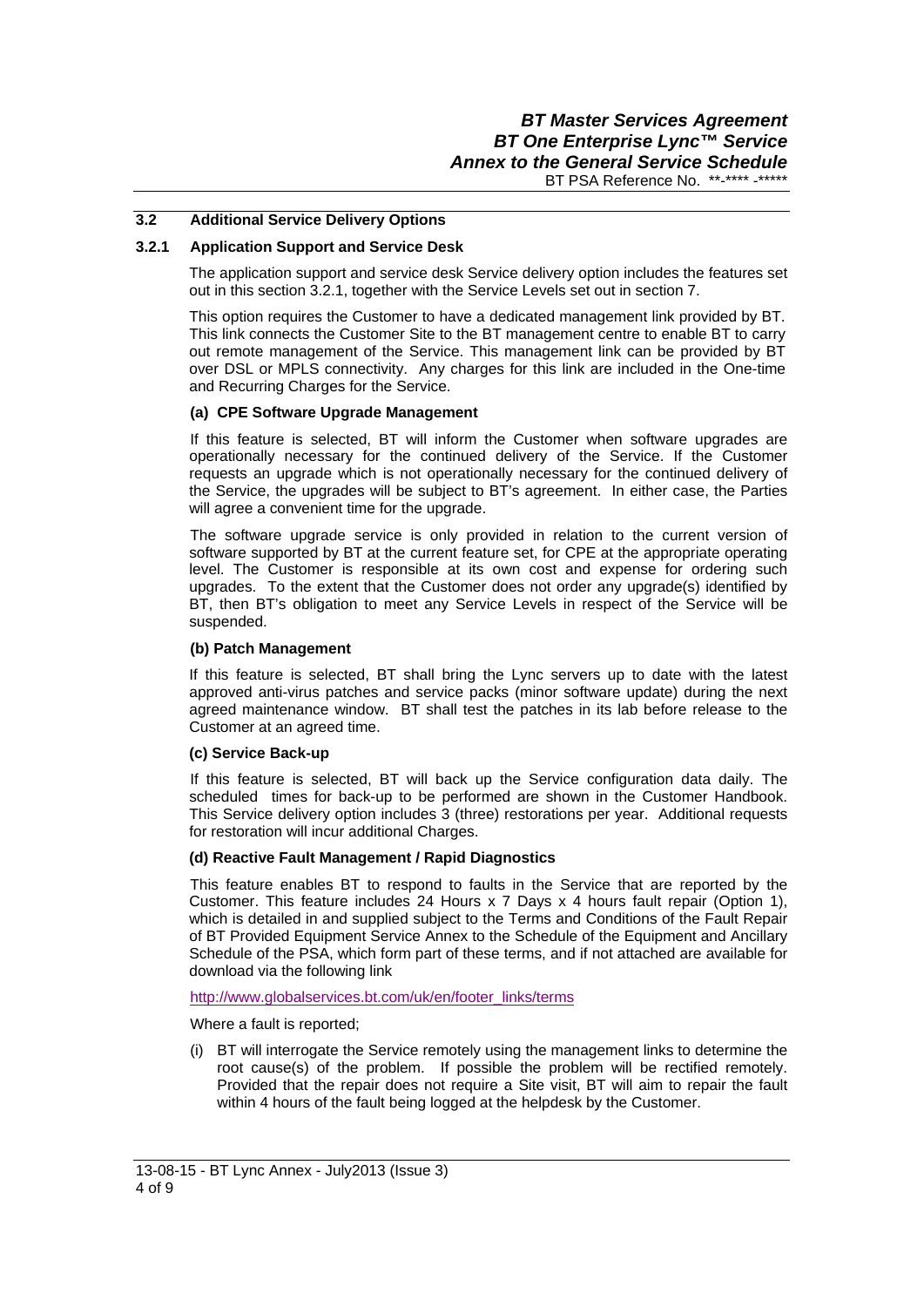- (ii) The helpdesk will take full ownership and manage the fault end to end and where appropriate escalate problems to senior managers and technical experts for those faults that prove difficult to resolve or are unlikely to be resolved within target timescales.
- (iii) BT will charge the Customer for time taken to repair or identify faults in the Service that have been caused by errors in Customer Equipment. These charges will be dependent on the type of resource required to repair or identify the fault.
- (iv) If a CPE vendor issues a warning about any vulnerability in its product(s), BT will assess the implications and recommend any actions that should be taken to protect service. In the event that such vulnerability causes a failure in the Service, then such failure shall be excluded from Downtime and BT shall not be liable for any losses arising as a result of such failure.

# **(e) Proactive Fault Management**

This feature enables BT to detect potential problems with the Service before they are reported to the helpdesk by the Customer.

This enables BT to take steps to resolve a problem before has a material adverse impact on the Service.

If a Service affecting fault is found then BT will carry out remote diagnosis. BT will log the fault in its fault management system and take corrective action to resolve the fault. BT will contact the designated Customer contact and inform them of the action taken and whether further action is required.

If the Service includes firewall equipment, BT will devise and implement any management IP addresses which may be required on the router through which the firewall is connected to the management circuit.

### **3.2.2 Professional Services**

 If necessary, to supplement standard implementation activities, BT will provide an agreed number of days of professional services to install, deliver and configure the Service. The Customer will pay for the agreed number of days of professional services stated on the Order which will depend on the options the Customer orders and the levels of integration or complexity identified by BT.

BT also offers a range of standard professional services that complement the provision of the Service.

Any requirement for professional services will be carried out under the Professional Services Schedule and applicable annexes at the then applicable BT rates.

Unless specified otherwise on the Order, Professional Services Charges will be calculated at the daily rate applicable at the time the work is carried out and payable on completion of the work, or as otherwise agreed in writing, together with any amounts owed to BT for expenses incurred.

# **4 BT Service Management Boundary (SMB)**

The Service Management Boundary is the CPE installed at the Site and the associated management link up to the point of interconnection into the Customer Equipment.

Where the Service is dependent on equipment and services which are outside the SMB, and such equipment or services cause a failure in the Service, then any such failure shall be excluded from Downtime.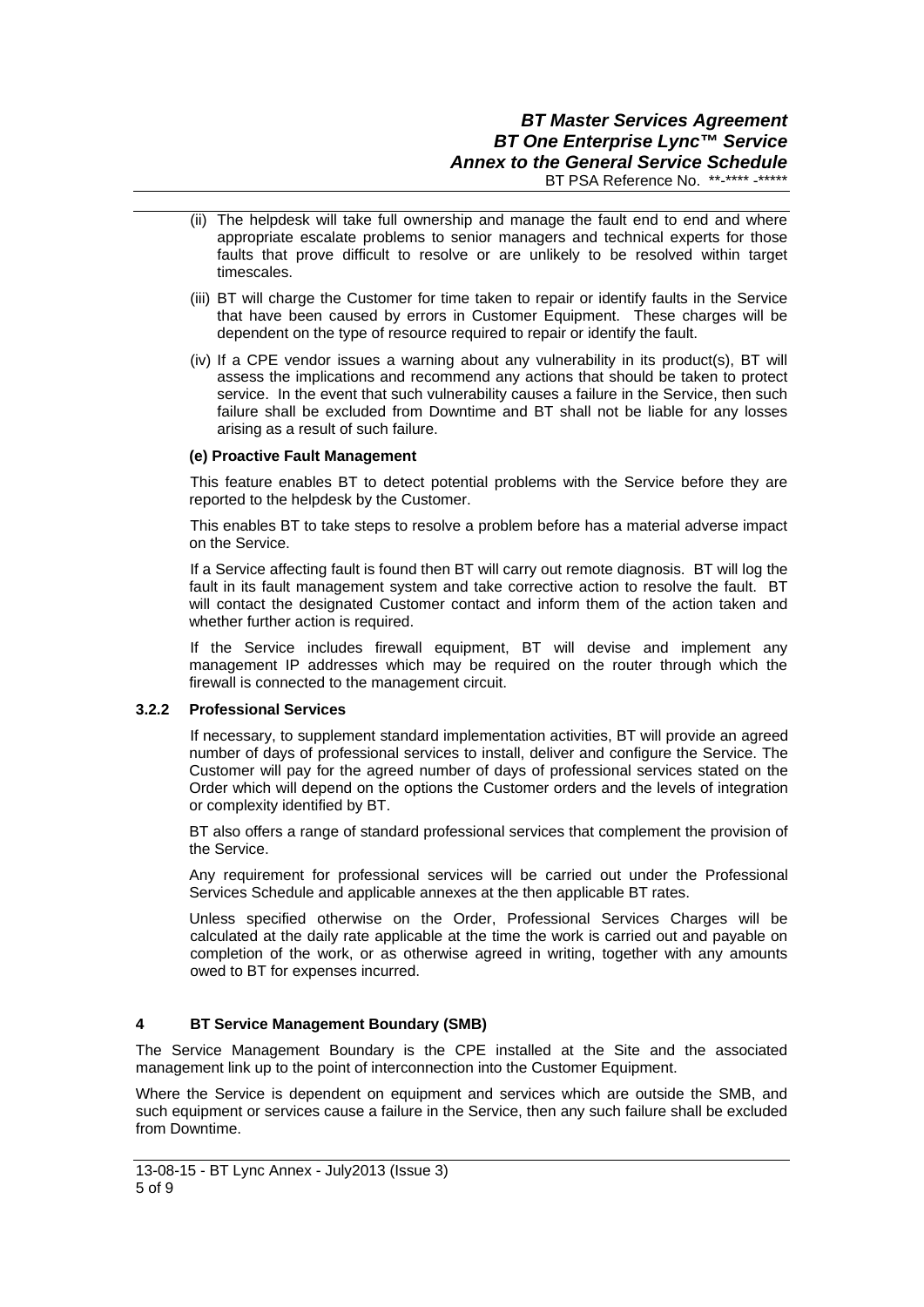## **5 The Customer's Responsibilities**

- 5.1 The Customer is responsible for:
- 5.1.1 At its own expense, obtaining and correctly maintaining, in accordance with the manufacturer's instructions, all server, Application and Client Access Licences ("CALs") needed to access the Service.
- 5.1.2 Ensuring, at its own expense that its personal computers ("PCs"), mobile devices, handsets, headsets, webcams or accessories which may be required to access the Service are of sufficient technical specification to meet the requirements for the client application as specified by Microsoft on its website. It is the Customer's responsibility to obtain such devices.
- 5.1.3 Ensuring that external Users have the appropriate client(s) installed on their desktop / mobile device(s) to enable the User to access the Service.
- 5.1.4 Providing all information reasonably required by BT to provide any agreed integration with the Customer's own applications such as the Customer's own anti-virus platform. The Customer is responsible for providing and maintaining any such application(s) and for providing access to it as required by BT for the duration of the Service.
- 5.1.5 Maintaining a copy of the configuration details in its environment which enable the Lync service to be consumed, including Active Directory and group policies, DNS, certificates, User accounts and passwords, and network services, so that these configurations can be reproduced as agreed with BT if any of these components fails. A record of these configurations must be made by the Customer before and after Service installation or as otherwise agreed with BT.
- 5.1.6 The creation, maintenance and design of all User information and ensuring that it complies with any applicable legislation relevant to the provision of such User information.
- 5.1.7 All configuration and management of access to the Service including configuration of its network, firewall, DNS, routers, personal computers and home access arrangements for its Users. For the purposes of configuration and management of access to the Service, the Customer is responsible for ensuring that the use of the Service in combination with network and/or voice services is in accordance with the regulatory capabilities of the relevant network and/or voice service provider.
- 5.1.8 Providing a network time protocol (NTP) clock source which BT can use for edge server synchronisation.
- 5.1.9 Payment of all PSTN, SIP trunking or mobile charges incurred when using the Service.
- **5.2** In jurisdictions where an employer is legally required to make such disclosure to its employees, it is the Customer's responsibility to:
	- (a) inform its employees and Users that as part of the Service being deployed by BT, the usage of any targeted applications by the Customer's employees and/ or Users may be monitored and reported to the Customer by BT; and
	- (b) ensure that the Customer's employees and Users have consented or will be deemed to have consented to such monitoring and reporting, if such consent is legally required, and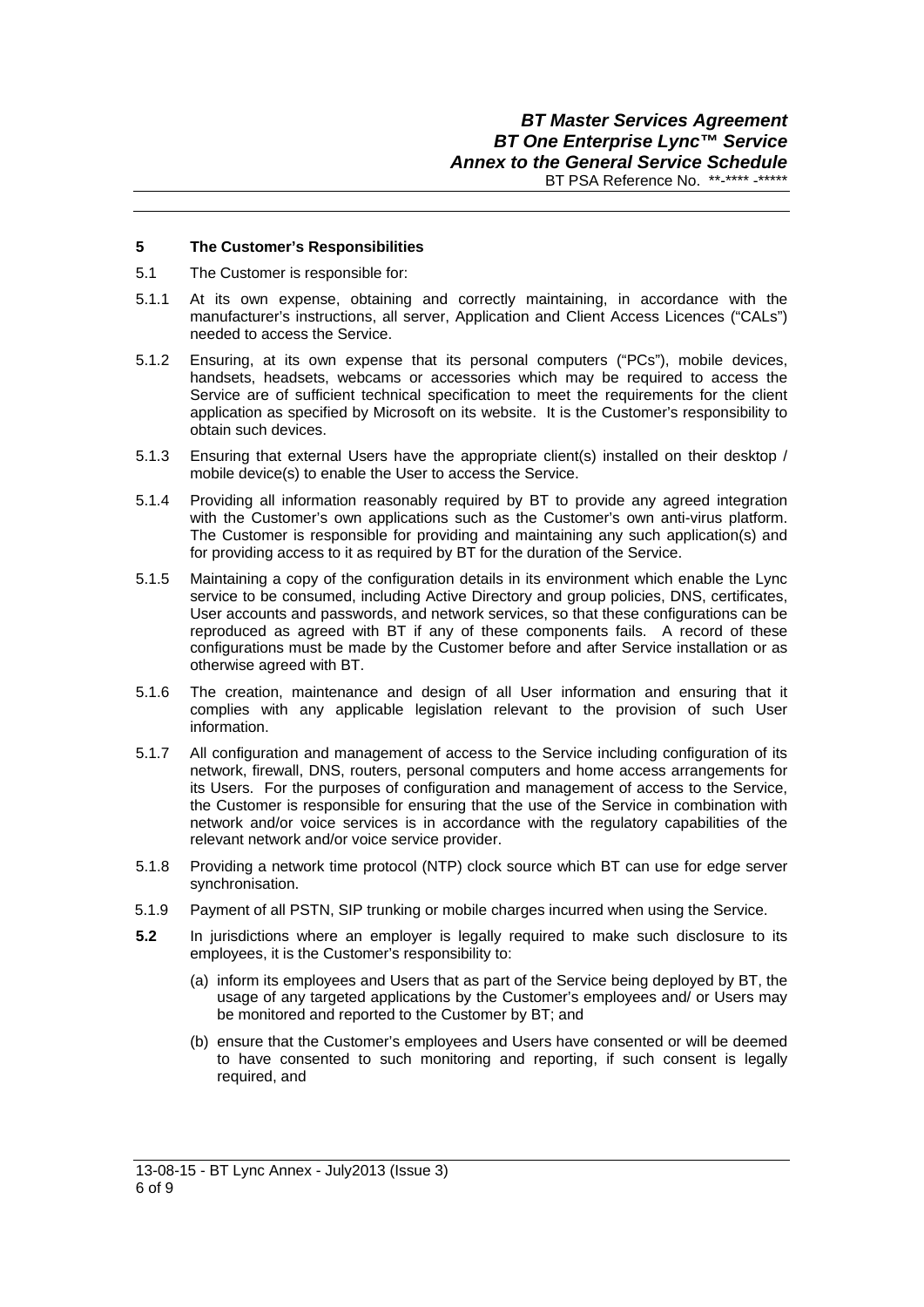(c) ensure that labour unions or other internal or external authorities, whose consent or authorisation is required by local law, have consented and/or authorized such monitoring and reporting.

BT shall not be liable for any failure of the Customer to comply with this section 5.2 and the Customer shall indemnify BT from and against any claims or actions brought by its employees or Users against BT arising out of the delivery of Services by BT in accordance with the terms hereof.

- **5.3** If the Customer wants to use the Enterprise Voice feature, it is responsible for ensuring that its voice service provider provides network CLIs that accurately identify the location of a User, and that its voice service provider puts appropriate measures in place to enable Users to call the emergency services, and correctly identify the caller's location. For the purpose of this section 5.3, the applicable voice service provider shall include provider of PSTN service or PSTN-equivalent VoIP service. The Customer acknowledges that the location feature of Lync may not be used to determine location for the purpose of calling emergency services.
- **5.4** If the Customer requests and BT agrees to, weakening of the Federation security settings implemented by BT or to use third party security products, the Customer acknowledges and agrees that such weakening of the security settings in order to connect the Service to public IM networks may increase the risk of a security breach and in such circumstances BT accepts no liability for any losses that may arise as a result of any such security breach.
- **5.5** The Customer is responsible for ensuring the that the environment provided by the Customer to accommodate any equipment used to support the Service is suitable, including:
- 5.5.1 Where the Customer selects the 'Application Support and Service Desk' option, unless otherwise expressly permitted by BT, the Customer agrees that all CPE such as servers, gateways, routers, or other devices which constitute the Service, will be maintained only by BT or an agent of BT, in accordance with the requirements as set out in the Order.
- 5.5.2 If BT provides software to the Customer necessary for the proper running of the Service under this Service Annex, the Customer must retain and store such software (e.g. CDs) for future use by BT.
- 5.5.3 The Customer will provide suitable power, cooling and rack space to house the CPE and will ensure that all areas containing CPE are maintained in a clean condition.
- 5.5.4 The Customer will not stack any equipment or materials on top of the CPE and will ensure it is properly ventilated at all times. The Customer will ensure that there is a reasonable working area around the CPE.
- 5.5.5 The Customer shall operate the CPE in accordance with any instructions issued by its manufacturer or by BT and shall not repair, adjust or modify it without BT's prior written consent. However, the Customer may make configuration changes in accordance with the procedure and parameters set out in any documentation applicable to the CPE, and shall keep BT informed of any such changes.
- **5.6** It is the Customer's responsibility to ensure that there is sufficient bandwidth available to meet its requirements and to allow all of its services to co-exist. The Customer understands and agrees that the Service may be impaired by the uploading or downloading of data on the Customer's network. BT is not responsible for any degradation to the quality of audio and video on the Service due to any compatibility issues with the CPE and software if the Customer makes changes to its own applications and equipment after OSD.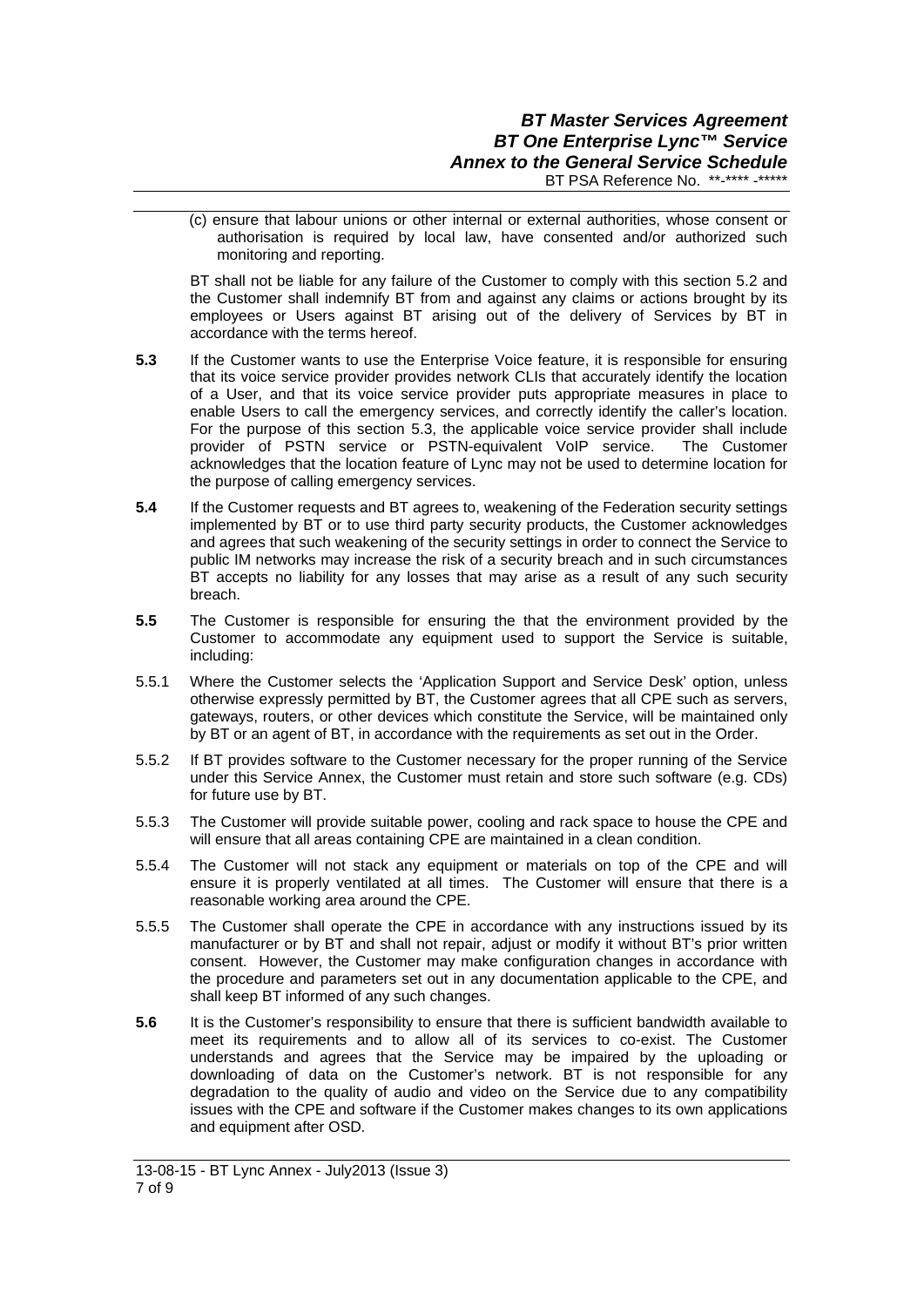# *BT Master Services Agreement BT One Enterprise Lync™ Service Annex to the General Service Schedule*  BT PSA Reference No. \*\*-\*\*\*\* -\*\*\*\*\*

**5.7** The Customer's PSTN service provider, and not BT, is responsible for all obligations applicable to the provision of PSTN services. If the Service is used in conjunction with a third party SIP service, then the Customer must provide BT with written confirmation that it or its SIP supplier will comply with all regulatory obligations applicable to the provision of PSTN and VOIP services.

# **6. Charges and Payment Terms**

The Charges for the Service will be as detailed on the Order comprising of some or all of the following components selected on the Order:

| Pricing<br><b>Component</b>   | One-time<br>Charge | <b>Recurring</b><br>Charge | <b>Notes</b>                                                                                                         |
|-------------------------------|--------------------|----------------------------|----------------------------------------------------------------------------------------------------------------------|
| Infrastructure                | Yes                | <b>No</b>                  | Sale of CPE. Charges depend<br>on the specific equipment<br>required to deliver the features<br>the Customer orders. |
| &<br>Design<br>Implementation | Yes.               | <b>No</b>                  |                                                                                                                      |
| Professional<br>Services      | Yes                | N <sub>0</sub>             | Professional Services. Charges<br>as detailed on the Order                                                           |
| Application<br>Support        | Yes                | Monthly                    | Per device (server or gateway)<br>for the number of devices<br>specified in the Order.                               |
| Service Desk                  |                    | Monthly                    | Per device (server or gateway)<br>the number of devices<br>for<br>specified in the Order.                            |

Any requests for changes to the Service will be subject to BT's prior written agreement and may be subject to additional Charges.

### **6.1 Termination Charges**

This section 6.1 replaces the Termination Charges section in the General Services Schedule.

In addition to the provisions of the General Terms and Conditions, if the Customer terminates Service to one or more devices before the Minimum Period of Service has expired, or if BT terminates Service for breach then, in addition to all outstanding Charges for Service rendered, the Customer will pay the following:

- (a) Any applicable outstanding One-time Charges; and
- (b) Termination charges equal to thirty-five percent of the total outstanding recurring Charges payable for the remainder of the Minimum Period of Service.

# **7. Service Levels**

Service Levels for delivery and Availability will apply to the Service if the Customer has selected the 'Application Support and Service Desk' delivery option.